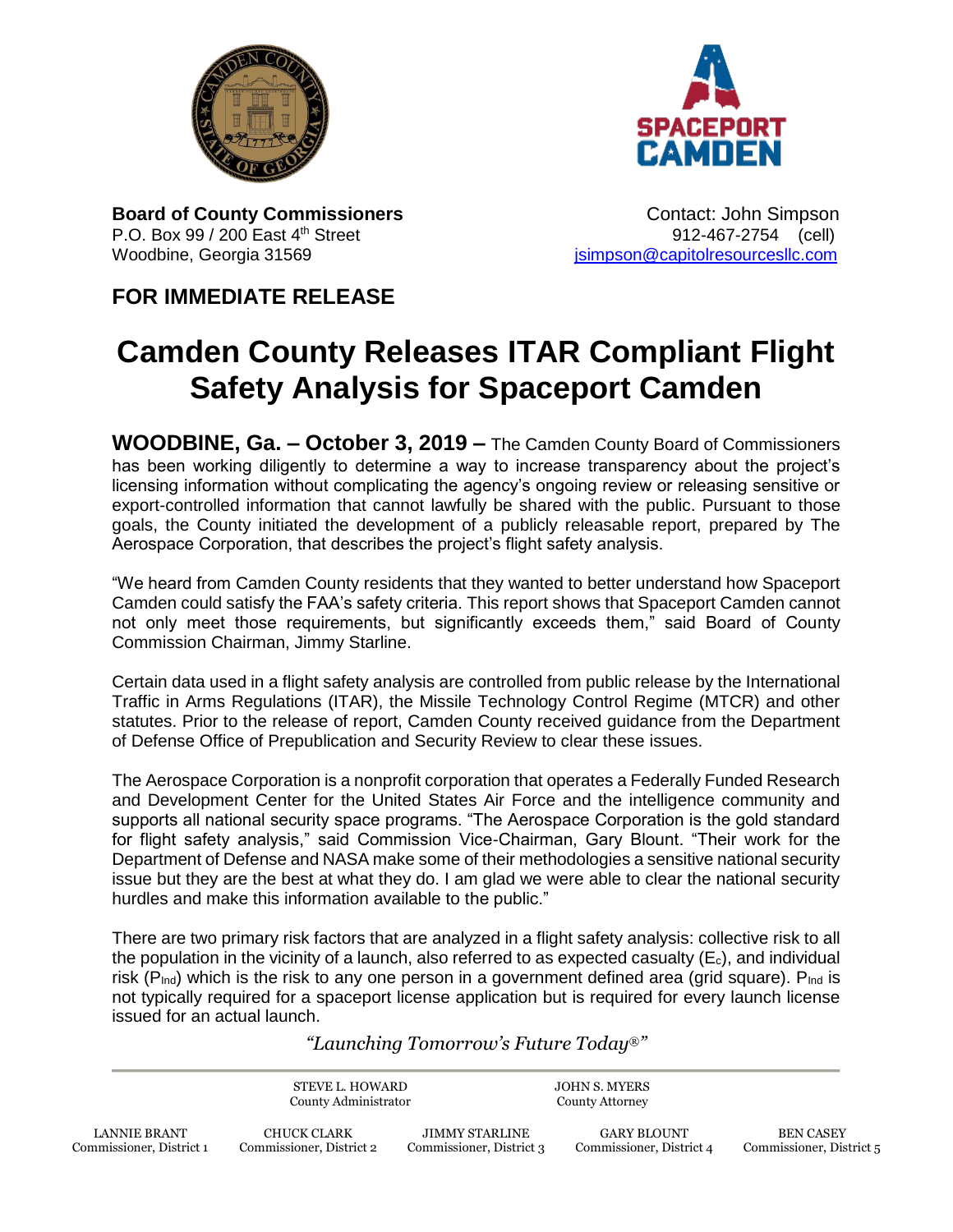The collective risk is quantified in terms of the expected number of casualties for a launch mission, given certain assumptions related to the type of rocket, the trajectory flown, assumed weather and winds, anticipated / potential population in the vicinity, and many other factors, as provided by FAA regulations and generally practiced in the industry. Hundreds of thousands of launch failures are modeled as part of the flight safety analysis to calculate the various risk probabilities.

A concerted effort was made to accurately and conservatively model the design features of the representative rockets and the population in the spaceport vicinity. In addition to the local census data and specific global population density databases required to be used by federal regulation, Camden County added 380 campers, visitors and staff to Cumberland Island (CI), reflecting very conservative (and unlikely) assumptions that every campground was filled to capacity, the island contained the maximum number of visitors (300) allowed by law, and the island and its facilities were fully staffed. Further, 5350 launch spectators were added to viewing locations in and around Camden County. Finally, every habitable structure on Little Cumberland Island (LCI) and north CI near the flight trajectory was assumed to be occupied by a varying number of persons. It was further assumed that every population group in the databases used for the analysis, and citizens of Camden County, including the additional populations just described, were all outside and unsheltered, for every launch failure modeled in the analysis. Additionally, the launch vehicle was assumed to have a 5% failure probability for each stage of flight (ascent, second stage to orbit and first stage landing return, therefore 15% total failure rate). This total failure rate assumption is 50% higher than the rate required by FAA regulations.

The FAA specifies the acceptable level of cumulative risk for a launch to be less than 1 in 10,000 casualties (1x10<sup>-4</sup>) to one significant figure. This means that estimates of  $E_c$  are either rounded down or up to one significant figure when evaluated. Therefore, an estimated  $E_c$  of 1.49 per 10,000 passes the FAA requirement. The Spaceport Camden flight safety analysis of the medium-large launcher's 100-degree reference trajectory demonstrates that it has less than 1.49 expected casualties in 10,000 over all phases of flight assuming up to 5 persons per habitable structure on LCI and north CI, and the numerous other visitors and viewers in the Camden region. If only the outbound launch operation (combined 1st stage and 2nd stage, with no first stage return to landing pad) is considered, then  $E_c$  remain less than 1.49 in 10,000 even assuming 10 persons per LCI/CI habitable structure and the additional populations. The results are shown in the table below.

## *"Launching Tomorrow's Future Today*®*"*

STEVE L. HOWARD County Administrator JOHN S. MYERS County Attorney

CHUCK CLARK Commissioner, District 2

JIMMY STARLINE Commissioner, District 3

GARY BLOUNT Commissioner, District 4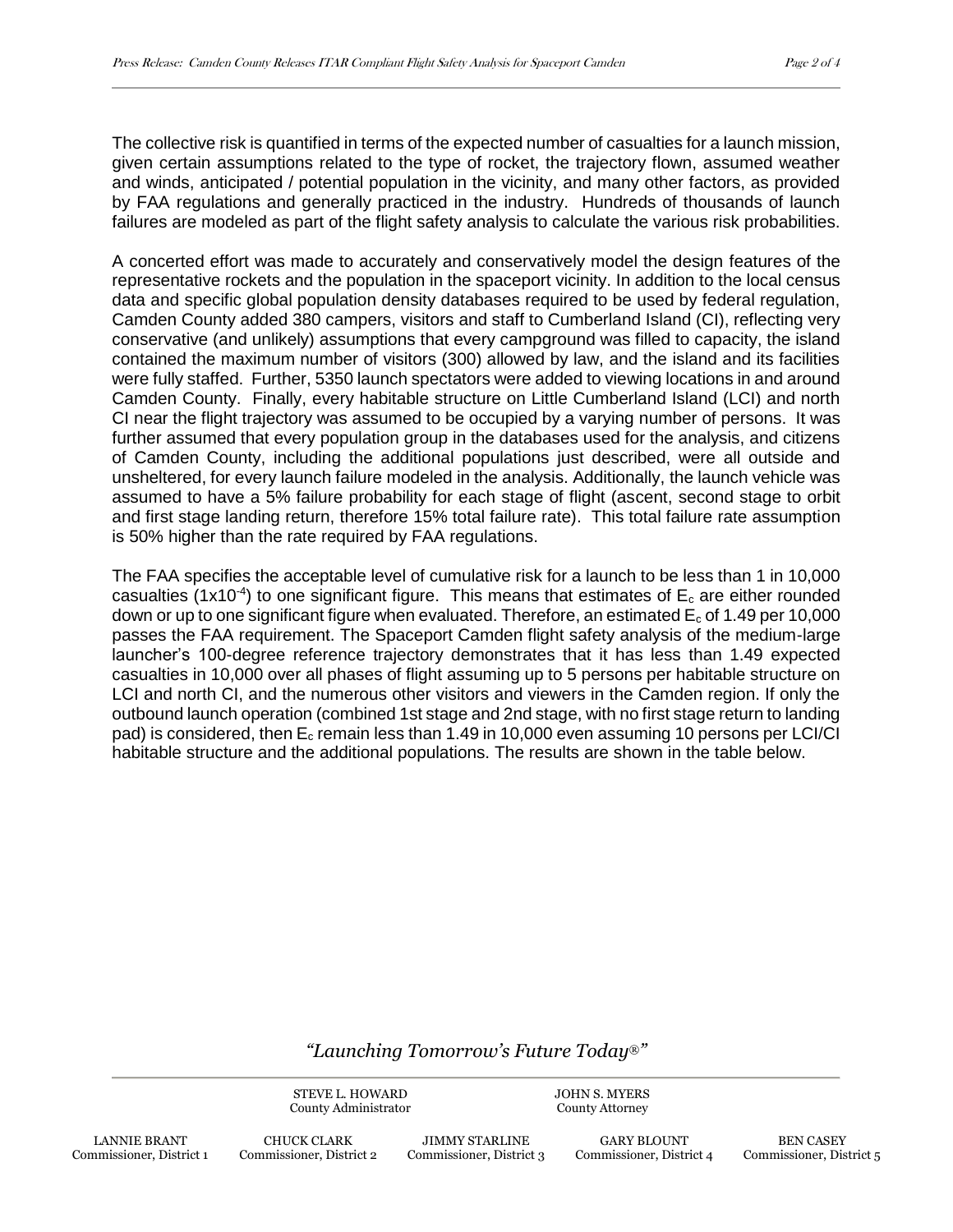| <b>Camden County with Added Population</b>       |                                 |                          | <b>Expected Casualty (/10,000)</b> |                   |         |                    |                                   |
|--------------------------------------------------|---------------------------------|--------------------------|------------------------------------|-------------------|---------|--------------------|-----------------------------------|
| Persons per<br><b>CI/LCI</b><br><b>Structure</b> | <b>CI Campers</b><br>& Visitors | Launch<br><b>Viewers</b> | Stage 1<br>Ascent                  | Stage 1<br>Return | Stage 2 | Launch<br>Only $*$ | <b>Total All</b><br><b>Phases</b> |
| 0                                                | 0                               | $\Omega$                 | 0.013                              | 0.001             | 0.01    | 0.02               | 0.02                              |
| $\mathbf{0}$                                     | 0                               | 5350                     | 0.036                              | 0.02              | 0.01    | 0.05               | 0.07                              |
| $\Omega$                                         | 380                             | $\Omega$                 | 0.053                              | 0.17              | 0.01    | 0.06               | 0.23                              |
| 2                                                | 0                               | $\Omega$                 | 0.27                               | 0.18              | 0.01    | 0.28               | 0.46                              |
| 2                                                | 380                             | 5350                     | 0.36                               | 0.37              | 0.01    | 0.37               | $0.74$ **                         |
| 4                                                | 380                             | 5350                     | 0.61                               | 0.55              | 0.01    | 0.62               | 1.17                              |
| 5                                                | 380                             | 5350                     | 0.77                               | 0.64              | 0.01    | 0.78               | 1.42                              |
| 6                                                | 380                             | 5350                     | 0.90                               | 0.73              | 0.01    | 0.91               | 1.64                              |
| 8                                                | 380                             | 5350                     | 1.17                               | 0.91              | 0.01    | 1.18               | 2.09                              |
| 10                                               | 380                             | 5350                     | 1.44                               | 1.09              | 0.01    | 1.45               | 2.54                              |

Table 5. Spaceport Camden Medium-Large  $E_c$  Results (x10<sup>-4</sup>)

\* No Stage 1 Return \*\* Reference Case

As an additional consideration for operations at Spaceport Camden, an assessment of a small launch vehicle was also performed. No return flight was modeled as all current small launch vehicles are expendable, but the analysis included a higher 10% failure probability per stage of flight. Results indicate that even when assuming the largest surrounding population scenario outlined earlier, and up to 40 people per LCI/CI habitable structure the expected casualty remains less than the FAA requirement of 1.49 in 10,000.

| Table 7. Small Launch Vehicle Risk Results |  |  |  |
|--------------------------------------------|--|--|--|
|                                            |  |  |  |

| <b>Camden County with Added Population</b>       |                                 |                          | <b>Expected Casualty (/10,000)</b>      |         |       |
|--------------------------------------------------|---------------------------------|--------------------------|-----------------------------------------|---------|-------|
| Persons per<br><b>CI/LCI</b><br><b>Structure</b> | <b>CI Campers</b><br>& Visitors | Launch<br><b>Viewers</b> | Stage 1                                 | Stage 2 | Total |
| 0                                                | $\Omega$                        | 0                        | 0.001                                   | 0.01    | 0.01  |
| 0                                                | 0                               | 5350                     | 0.014                                   | 0.01    | 0.02  |
| 0                                                | 380                             | 0                        | 0.016                                   | 0.01    | 0.03  |
| $\overline{2}$                                   | 0                               | $\Omega$                 | 0.068                                   | 0.01    | 0.08  |
| 2                                                | 380                             | 5350                     | 0.098                                   | 0.01    | 0.11  |
| 10                                               | 380                             | 5350                     | 0.37                                    | 0.01    | 0.38  |
| 20                                               | 380                             | 5350                     | 0.71                                    | 0.01    | 0.72  |
| 40                                               | 380                             | 5350                     | 1.39                                    | 0.01    | 1.40  |
| 100-degree azimuth trajectory                    |                                 |                          | Individual risk = $0.10 \times 10^{-6}$ |         |       |

*"Launching Tomorrow's Future Today*®*"*

STEVE L. HOWARD County Administrator JOHN S. MYERS County Attorney

CHUCK CLARK Commissioner, District 2

JIMMY STARLINE Commissioner, District 3

GARY BLOUNT Commissioner, District 4